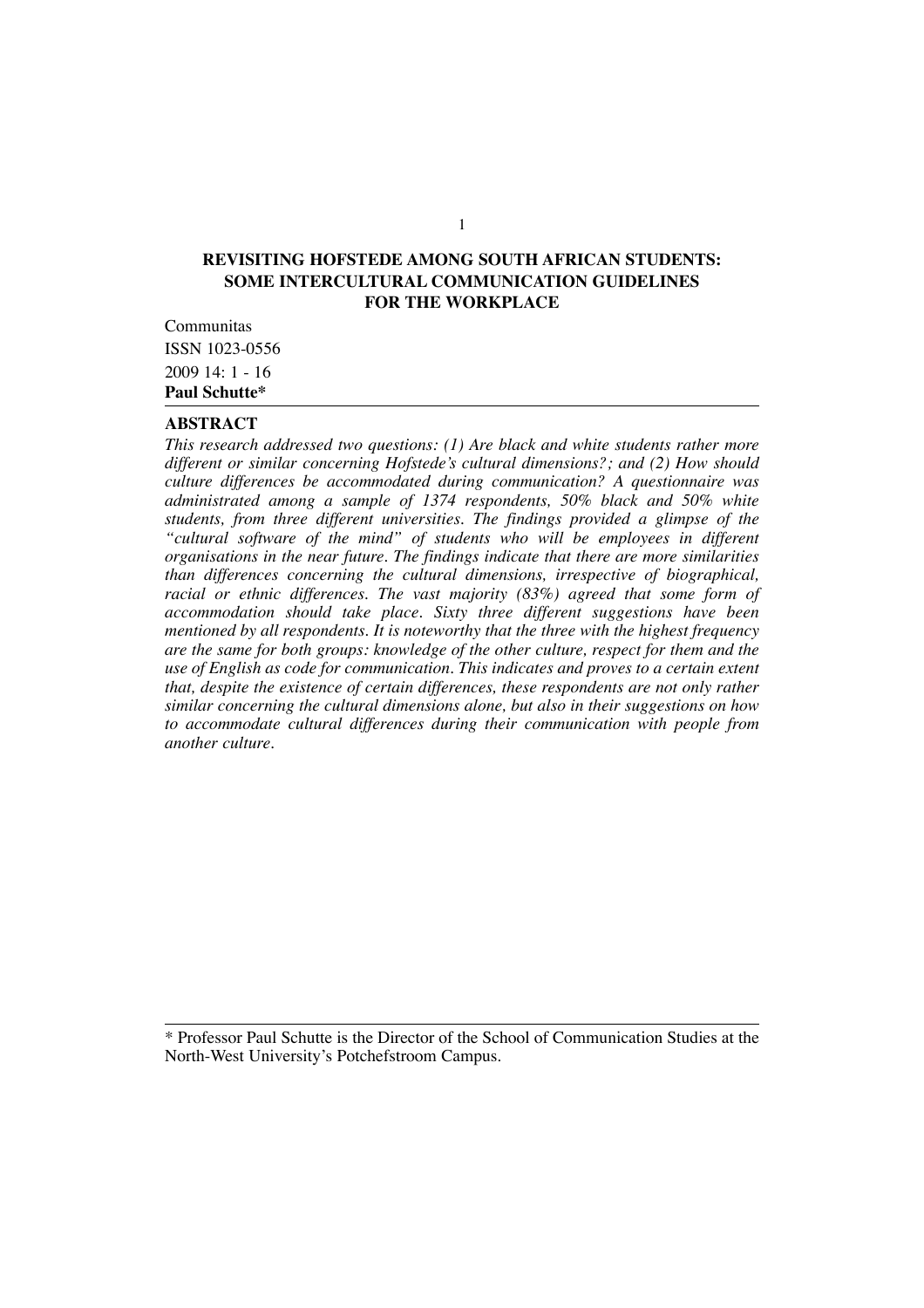## **INTRODUCTION**

According to Geert Hofstede's IBM research (1987; 2001) conducted more than 20 years ago the "software of the mind" in people from different countries is divergent, especially with regard to five dimensions: power distance, uncertainty avoidance, individualism, masculinity, and – more recently – long-term orientation. These differences distinguish people from different countries but also certain groups of people within a country from others, the so called sub-cultures. Amongst all the many definitions, Hofstede (1987: 21) defines culture as the "interactive aggregate of common characteristics that influence a human group's response to its environment". He collected data from 53 countries during his first survey in 1967 and from 71 countries during the second survey done in 1971-1973 (Hofstede 2001: 43-46).

With regard to South Africa, Hofstede (2001: 189) involved only white South African employees of IBM (an organisational context) in his research and thus created the perception that all South Africans have the same cultural "software of the mind". Even recent textbooks on intercultural communication uncritically use Hofstede's index and South Africa's ratings against other countries (Lustig & Koester 2003: 110-138; Jandt 2007: 157-182; Neuliep 2006: 65-92; Samovar, Porter & McDaniel 2007: 198-207). The ratings concerning South Africa can be questioned on the basis of the generalisation, which implicate all South Africans are the same in spite of the nonrepresentativeness of the respondents used and also the lack of currency, as this was done more than twenty years ago.

As opposed to Hofstede's broad generalisation, South Africa is often referred to as the Rainbow Nation, a term coined by Archbishop Desmond Tutu and later adopted by former president Nelson Mandela. This metaphor describes the country's diverse multicultural range. It is a country with four broad racial groupings, eleven official languages and growing communities of migrants and immigrants.

Some researchers (cf. Asante, Miike & Yin 2008: 195 & 206; Van der Walt 1997; Van der Walt 2007: 140-149; Groenewald 1996: 13-23) also confirm the cultural differences among Afrocentric people who originated from Africa and those who originated from Europe with their more Eurocentric cultures. Subsequently, questions regarding the nature of differences and/or similarities between South Africans emerge.

These include the issue whether communication should focus on the accommodation of possible cultural differences (and possibly perpetuate likely stereotypes) or rather on similarities to enhance the preferred unity within the Rainbow Nation.

In the post-apartheid era and also as a result of affirmative action and immigration, people of diverse backgrounds and different languages or sub-cultures are working side by side in most organisations, finding themselves involved in communication across, between and among different cultures. Business or organisational communication is thus for a large part intercultural communication. As Beamer and Varner (2001: xiii) articulate it in their introduction to pinpoint the need for intercultural business communication competence: "In order to understand the significance of a message from someone, you need to understand the way that person looks at the world, and the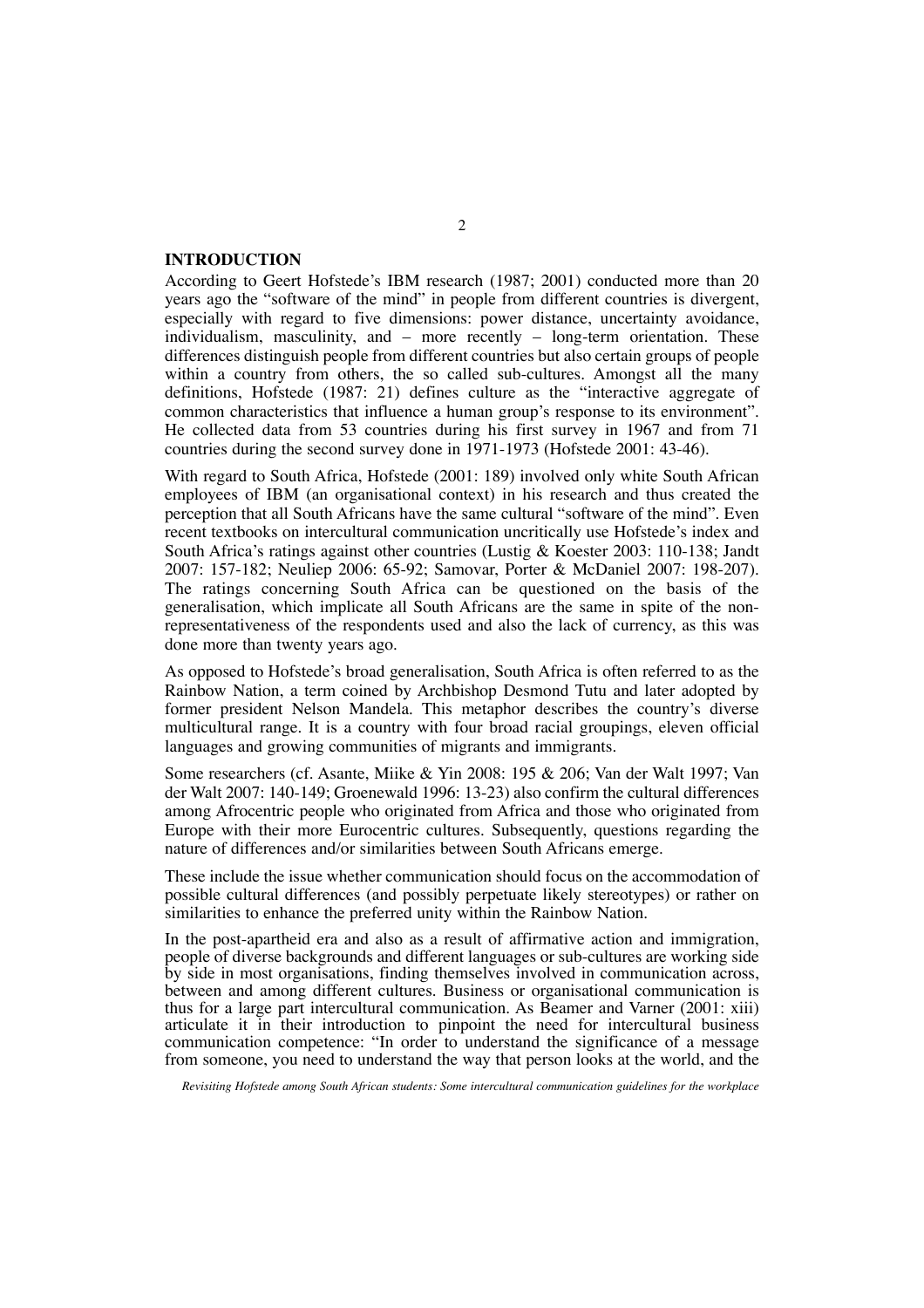values that weigh heavily in that person's cultural backpack." This cultural backpack relates to the dimensions of the so called "software of the mind" (cf. Gudykunst & Kim 1992: 5). This research endeavours to offer more recent information/data for people in positions where they have to manage employees from different cultures. It could also empower them to come to terms with the cultural diversity within organisations (cf. Varner & Beamer 2005: 76). Therefore, the respondents used in this research were chosen because they could be employed in different organisations within the next two to four years.

Furthermore, improving organisational coherence and intercultural business communication seems an important reason for the interest in intercultural knowledge. As such, several commercial South African books try to explain the differences between traditional African cultures and so called Western cultures in business (Boon 1996; Lessem 1996; Mbigi & Maree 1995). Against this reality, where it is not clear if the Rainbow Nation is rather "brothers and sisters under their skin" or really "birds of a different feather", the research presented in this article revolves around two overarching questions:

1) Can the two most extreme racial *groups* within the so called Rainbow Nation (i.e. the *black* and *white* students/peoples) be perceived as rather more different or more or less similar concerning the cultural dimensions?; and

2) Should communication behaviour accommodate differences or rather focus on similarities?

## **DATA COLLECTION AND ANALYSIS**

Following a pilot study, a final questionnaire was administered among undergraduate students of five different campuses in three provinces during 2008: The University of the Free State's main campus; the North-West University's Mafikeng, Potchefstroom and Vanderbijl Park campuses; and the University of Johannesburg's Auckland Park Kingsway campus. The respondents were asked to complete a five-point Lickert scale questionnaire where they had to indicate whether they strongly agreed (1), agreed (2), were unsure (3), didn't agree (4) or strongly disagreed (5) with statements that were retrieved and adapted from Neuliep's (2006: 79) questionnaire (cf. Hofstede 2001: 467- 474). As Hofstede warned that an exact replication is not possible for many reasons, this study does not endeavour to replicate the Hofstede research. Although general tendencies will be mentioned, this research does not endeavour in the first place to present a general classification or common trend of the two cultural groups concerning the five cultural dimensions. Rather, certain individual factors or values of each dimension will be the focus (cf. Hofstede 2001: 1-36; Bearden, Money & Nevins 2006: 195-203).

Eight (8) biographical questions were asked; twenty five (25) statements were phrased, with five each related to the five cultural dimensions; and two  $(2)$  questions (one openended) related to the accommodation of people from another cultural while communicating to them.

The statements were phrased alternatively in a positive and negative way within an organisational context as this was anticipated to be the context where much of the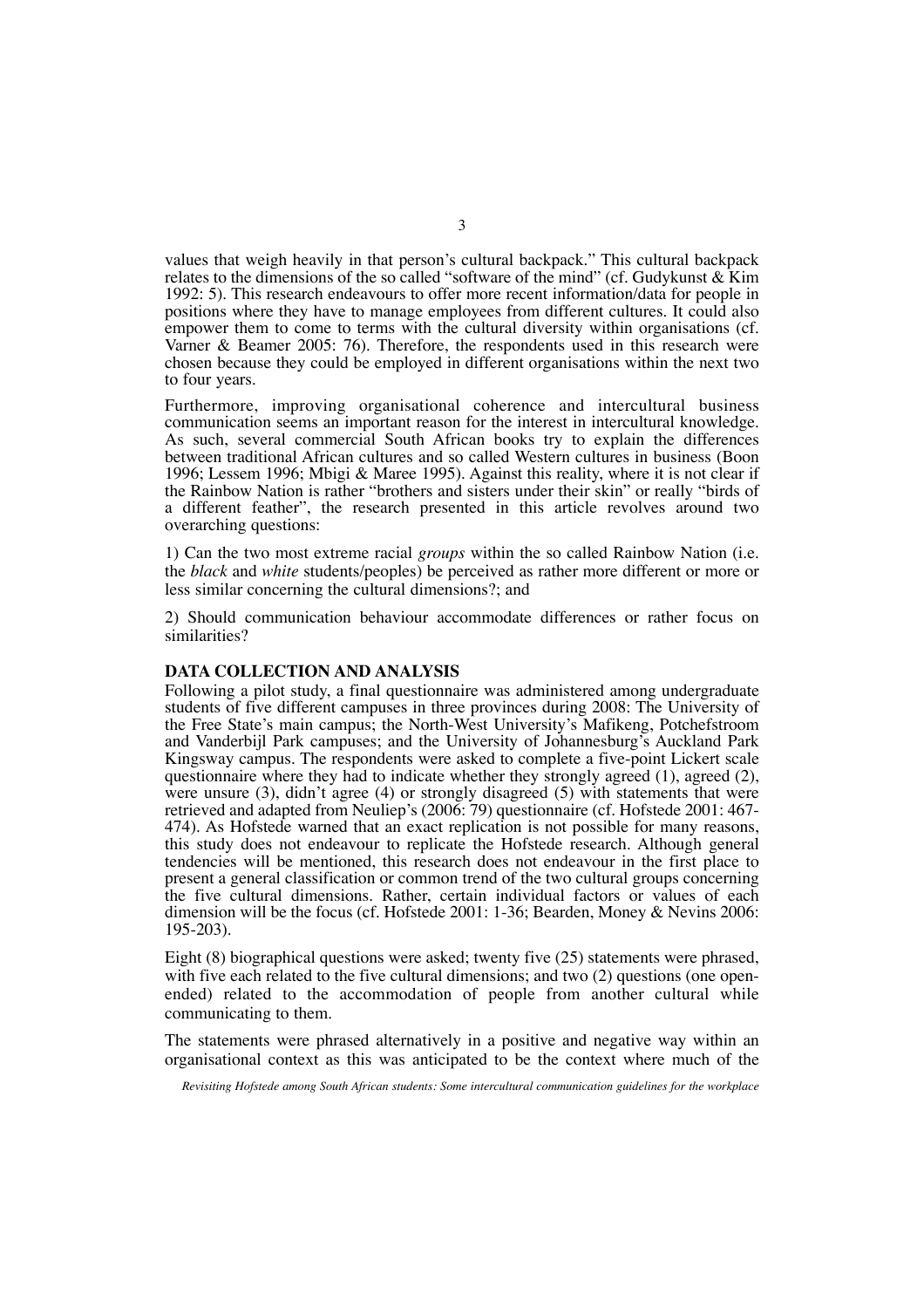intercultural communication takes place. After working hours most people will be at home where they normally communicate in their mother tongue with family members of the same culture. It was assumed that this convenient sample of students  $(n = 1374)$ would provide a glimpse of the "cultural software of the mind" of future employees in different organisations.

Statistical analysis was performed using SPSS release 16.0.1 and SAS 9.1.3. A comparison of means was performed using independent *t-*tests with a significance level of 0.05. Standard errors of the mean were supplied to ensure that the *t*-tests are reproducible. Small standard errors are also an indication that this sample is likely to be an accurate reflection of the population. This supports any inferences which might be made concerning the population (Field 2005: 17). Levene's test (Neter, Kutner, Nachtsheim & Wasserman 1996: 112), with a significance level of 0.05, was used to analyse the sample variances of different groups before drawing conclusions from the *t*-tests. Comparisons of the mode score of different groups were also used to highlight possible differences between groups.

# **Biographical data**

Of the 1374 respondents, 50% were white and 50% black. Of these, 28% were male and 72% female. According to the languages they indicated as their mother tongue, the distribution was as follows: Afrikaans: 41%; Sesotho and Sepedi: 19%; Setswana: 16%; isiZulu: 9%; English: 7%; isiXhosa: 5%; Siswati: 1%; Xitsonga: 1%; and Tshivenda 1%.

Of all respondents,  $8\%$  grew up in a rural area,  $44\%$  in a semi-rural/urban area and  $48\%$ in an urban area. Fifteen percent (15%) consider their family as traditional; 68% as somewhere in between and 17% as modern or non-traditional. Eleven percent (11%) perceive their family to be poor, 78% to be average and 11% to be rich.

The main distinguishing characteristics of the average respondent in this group can thus be described as either black or white (with an equal probability) with a female majority between the age of 19 and 25. Most grew up in a semi-rural or urban area and perceive their upbringing as somewhere between traditional and modern with an average income. The female majority is in line with the current policy of the ANC to get more women appointed in Government as well as all other sectors.

## **FINDINGS**

The findings concerning the cultural dimensions will be discussed and summarised first, followed by the analysis of the answers to the open-ended question, namely *How should one accommodate different cultures during your communication?* This will be followed by a reflection and, to conclude, a summary and synthesis, hopefully to evoke further debate on the complex and dynamic issue of cultural dimensions and intercultural communication.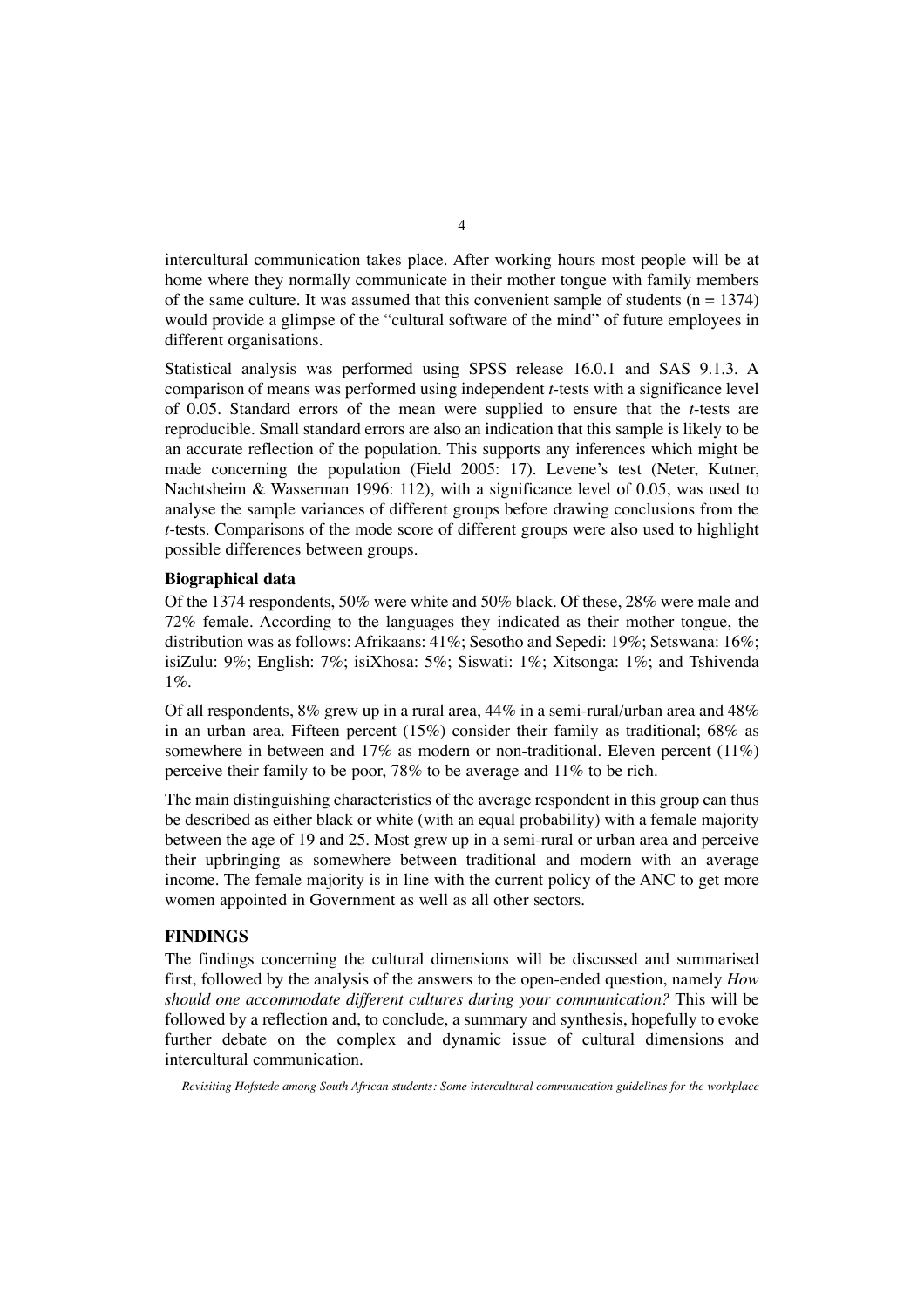### **Cultural dimensions**

## *Masculinity versus femininity*

On the one hand, this dimension refers to cultures' maximal or minimal distinction between what men and women are expected to do, and, on the other hand, to the broad tendency of both women and men of certain cultures to value strength, assertiveness, competitiveness and ambition (masculine) rather than attributes such as affection, emotionality, quality of life and compassion (feminine) (Lustig & Koester 2003: 127; Samovar *et al*. 2007: 273; Hofstede 1987; Jandt 2007: 171).

As a group, the respondents agreed that there should not be much difference between the work performed by women and men in the workplace. They preferred a job which leaves enough personal time to have quality of life and good relationships rather than one with a high income and material success. The respondents further agreed that managers should be more concerned with the quality of life of their employees. Although the mode score indicated that the majority agreed that competition among employees does more good than harm, the mean score  $(3.48, \text{standard error} = 0.0306)$ indicated that they were unsure about the value of competition in the workplace.

The mean and the mode scores indicated a stronger tendency toward a feminine dimension in both groups: blacks: 1.97 (standard error =  $0.035$ ) and whites: 1.99 (standard error  $= 0.03$ ). This tendency may be slightly biased due to the 72% female respondents. Although the female respondents showed a slightly greater tendency towards the feminine dimension (mean  $= 1.9$ , standard error  $= 0.025$ ) than men (mean  $= 2.3$ , standard error  $= 0.049$ , with a significant difference: a p-value of less than 0.01), both men and women indicated a tendency towards a feminine dimension. While the whites just *agreed* with all statements, the blacks all *strongly agreed* and therefore the black respondents indicated a slightly less pronounced feminine tendency. As mentioned above, this research was not a replication of the research done by Hofstede. Comparisons can therefore only be made tentatively. However, it is interesting to take note that the above finding regarding the future employees differs significantly from Hofstede's findings, which placed South Africa as the 13th most masculine amongst 53 countries (Hofstede 2001: 286).

## *Uncertainty avoidance*

This dimension deals with the extent or degree to which people try to avoid uncertainty or feel threatened by unknown situations. Normally this would create nervous stress and would be avoided by maintaining strict codes or formal rules of behaviour and a belief in absolute truths. Members of high uncertainty avoidance cultures are aggressive, emotional, compulsive and intolerant, while members of cultures that are tolerant of uncertainty and ambiguity have lower stress levels, are contemplative, accept dissent and are more willing to take risks (Jandt 2007: 175; Gudykunst & Kim 2003: 74; Neuliep 2006: 82-84).

There was no significant difference between the racial and language groups among the respondents regarding the concept of uncertainty avoidance. The mean score of 3.49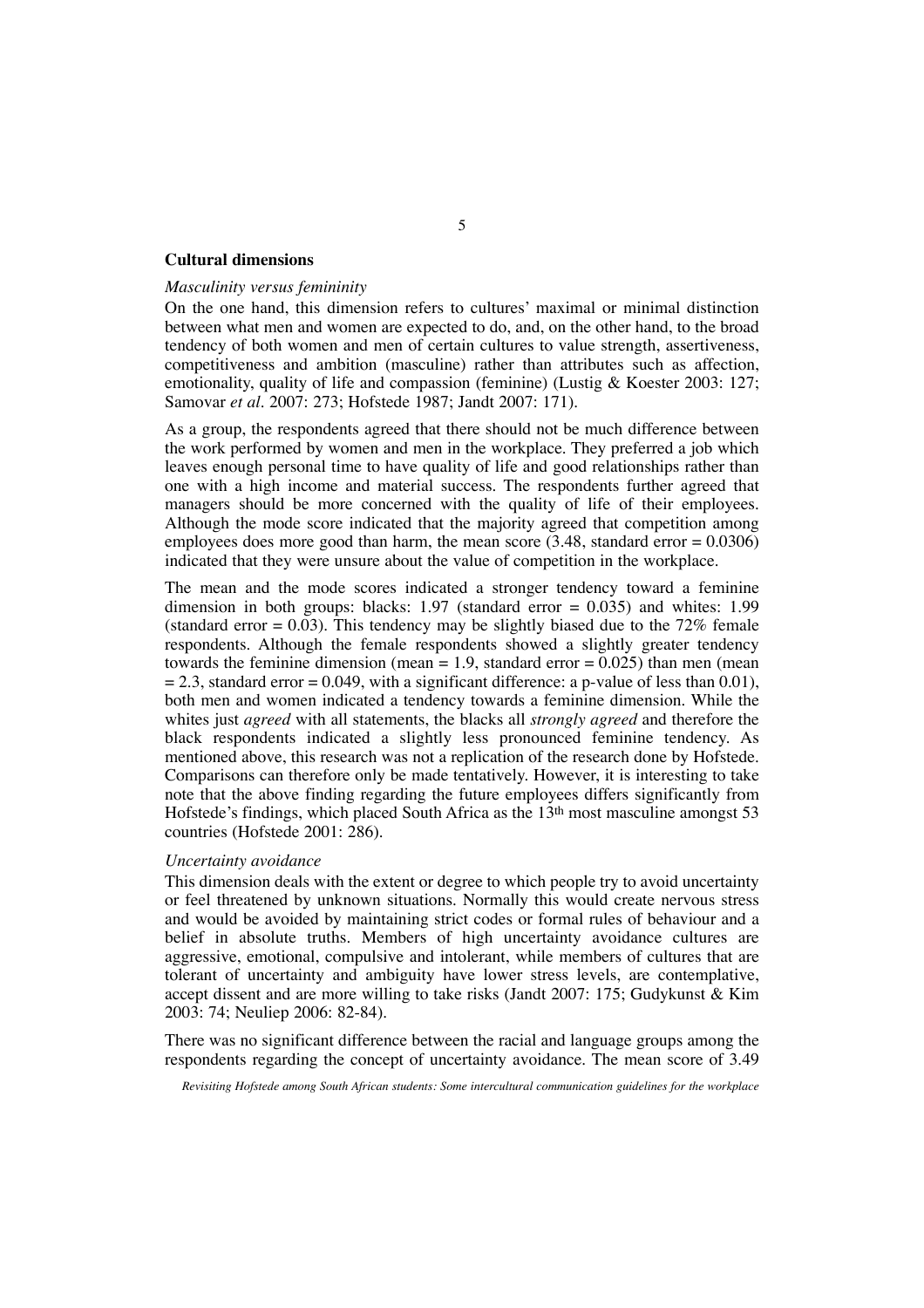(standard error = 0.0185) showed moderate uncertainty avoidance, although the majority agreed that they felt nervous when they are uncertain what is expected of them when working in a group, and were not comfortable when they were unable to interpret a situation. That 52% agreed that rules should not be broken even if it would be in the best interest of the company serves as an indication of a slightly higher than moderate uncertainty avoidance regarding this aspect.

Although the general tendency leans towards a rather moderate to high uncertainty avoidance, the different scores indicate a variety with regard to uncertainty avoidance amongst these students, with the black students slightly higher (mean  $= 3.63$ , standard error  $= 0.025$ ) than the white students (mean  $= 3.35$ , standard error  $= 0.025$ ). The difference was significant with a p-value of less than 0.01. Thus, although the order of the difference is not that high (only 0.28 difference), the white students are more tolerant of uncertainty or ambiguity. Although the majority agreed that they would prefer a manager who would rather give broad guidelines than detailed descriptions with regard to how to do their job, the majority of white students with a traditional upbringing did not agree with this notion, preferring detailed instructions.

In Hofstede's study, South Africa scored on the lower part of the scale pointing to a moderate to low level of uncertainty avoidance  $(39/40<sup>th</sup>$  lowest of 53 countries; Hofstede 2001: 151). However, the results indicate a slightly higher than moderate avoidance of uncertainty.

## *Power distance*

Power distance refers to the way members of a culture deals with inequalities. Hofstede (1987) believes power distance is learned early in families. Cultures with high power distance accept power as a basic necessity and stress coercive or referent power with respect for authorities while members of low power distance cultures prefer expert or legitimate power and believe power should only be used in exceptional instances and would rather use fewer levels of hierarchies within organisations (Gudykunst & Kim 1992: 46; Jandt 2007: 172; Samovar *et al*. 2007: 271-273).

The results indicate a preference towards an average to low power distance, with white respondents indicating a slightly higher power distance (black mean = 2.36, standard error = 0.023 and white mean =  $2.72$ , standard error = 0.023). The difference is significant, though, with a p-value of less than 0.01. The majority of respondents disagreed that people in higher management levels deserve more respect than their subordinates, while they agreed that they would easily ask for a salary increase if necessary and would express their disagreement with managers in higher positions.

One difference, however, is that 50% of black students would not accept decisions made by higher management if they disagreed, while 45% of white students would accept such decisions. Most students were unsure whether it is acceptable for an organisation to have many management levels and hierarchies to function properly which indicates a moderate power distance. It is also possible that their lack of working experience could be the reason for their uncertainty.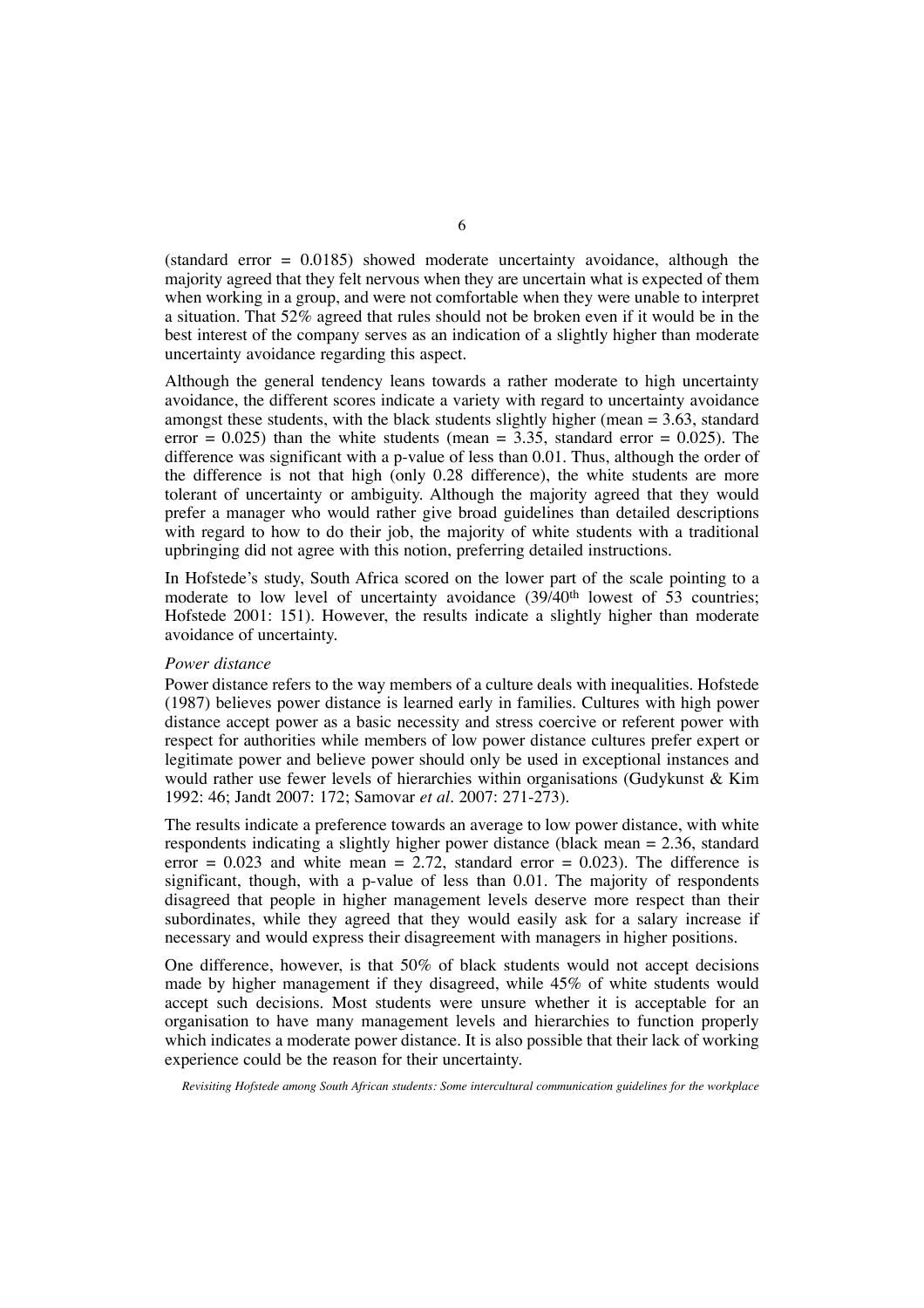According to Hofstede's findings (Hofstede 2001: 87), South Africa scored more or less in the middle regarding this dimension and could thus be regarded as a country with a moderate power distance. Hofstede's ranking is to a certain extent similar to what was found in this study, although the respondents – especially black students – would prefer a smaller power distance.

## *Individualism versus collectivism*

Individualism refers to cultural values that emphasise the individual's identity, rights and needs over the collective identity, rights and needs of the larger group. The former appreciates the "I-identity" while the latter emphasises the "we-identity" (Orbe & Harris 2008: 205-208; Gudykunst & Kim 2003: 73). It is noteworthy to mention that, according to Van der Walt (1997) and Groenewald (1996), African cultures are stereotyped as collectivistic and people originating from Europe as individualistic.

According to the mean and mode scores of the students, both groups showed more collectivistic than individualistic tendencies with the white students (mean  $= 2.7$ , standard error =  $0.025$ ) slightly less collectivistic than the black students (mean =  $2.47$ , standard error  $= 0.029$ . The majority of students in both groups disagreed that decisions made by individuals are usually better than decisions made by groups. They agreed that they would usually take their own group and their family into consideration in decision-making even if they would not benefit from the decision. However, one difference between the two racial groups is that 50% of black students agreed that acknowledgement of success at work should be given to the team rather than to the one person who contributed mostly to the success, while 55% of whites didn't agree with this statement and would rather acknowledge the individual in this case.

According to Dodd (1991: 76) and Hampden-Turner and Trompenaars (2000: 95) individualistic cultures can be characterised by a sense of personal guilt, while collectivistic cultures are known as shame cultures where it is more important not to lose face. In contrast to the other rather collectivistic responses, 87% of all students strongly disagreed with the statement "*There is no harm in cheating society as long as people do not find you out*".

The general findings (that these young respondents indicated more collectivistic than individualistic tendencies with the white students slightly less collectivistic) also differ from Hofstede's results, which considered South Africa as a rather individualistic country – in fact, as the  $16<sup>th</sup>$  most individualistic amongst 53 countries (Hofstede 2001: 215).

## *Long-term orientation*

This dimension was not included in Hofstede's initial research, but he has acknowledged that the four previously described dimensions have a Western bias. The time-orientation dimension is based on the work of a Canadian, M. H. Bond, who has lived in Asia, and is related to the Confucian work dynamism (Hofstede 2001: 356; Jandt 2007: 176; Lustig & Koester 2003: 130). This dimension refers to one's point of reference about life and work. Cultures that nurture a long-term orientation admire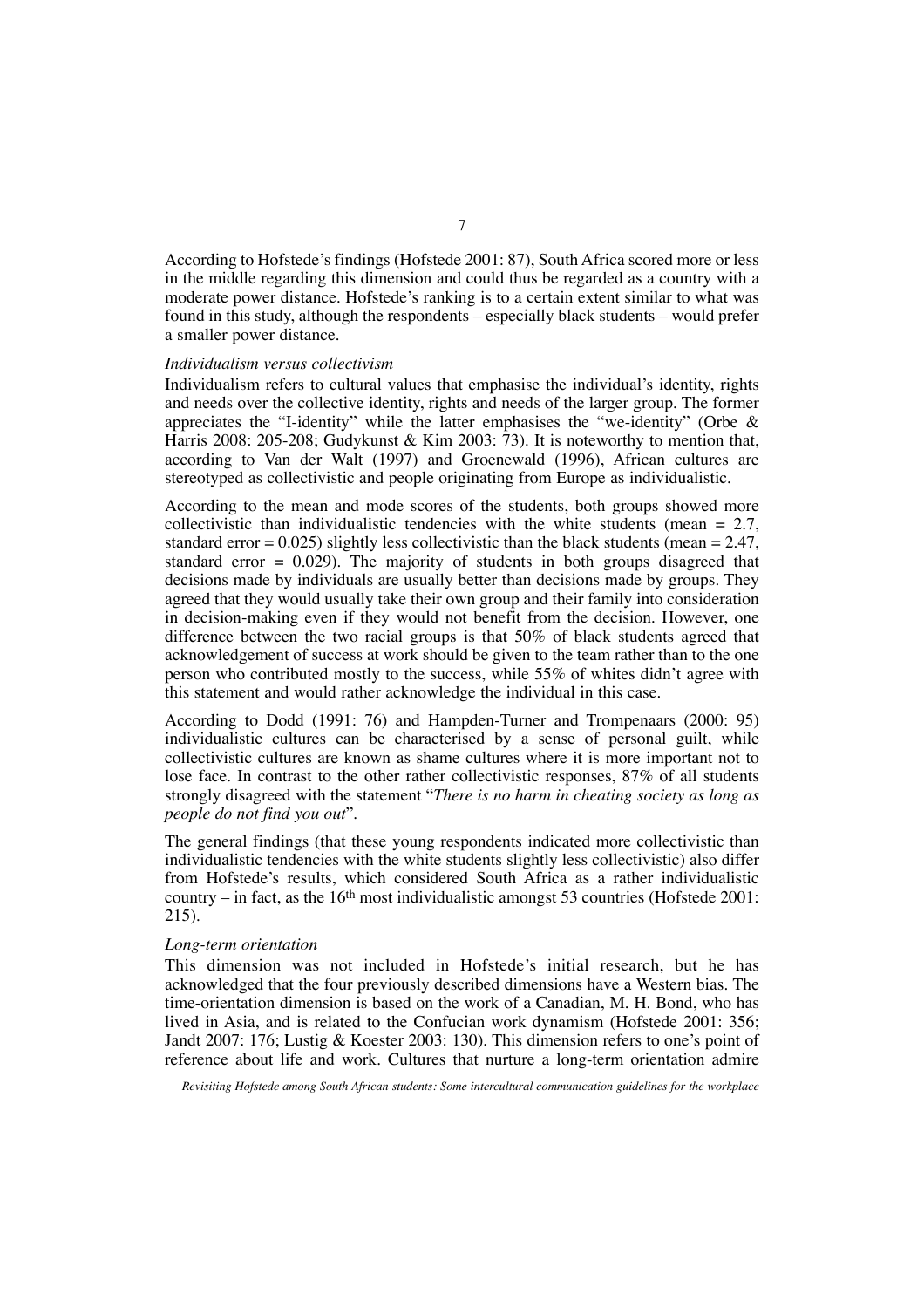thrift, persistence, "savings, perseverance toward results and willingness to subordinate oneself for a purpose" (Jandt 2007: 176). Conversely, a short-term orientation tends to have an appreciation of tradition, personal stability, less savings and maintaining the "face" of self and others.

All respondents agreed that they should cultivate the habit of saving money and use resources sparingly, while perseverance in spite of difficulties was considered as very important. The only difference found was that blacks (mean  $= 2.39$ , standard error  $=$ 0.05) would rather focus on doing well every day than spend time to plan for the future, while whites (mean = 3.09, standard error =  $0.042$ ) disagreed with this view. The big difference is not only confirmed by a p-value of less than 0.01, but is also statistically confirmed when comparing the modes, with the majority of black students strongly agreeing with the statement, while the majority of white students did not agree. Both groups were also unsure about whether what could happen in the future is more important than what has happened in an organisation's past.

Thus, both groups' responses leaned towards a long-term orientation while the black students' responses suggested a tendency towards a more medium-term orientation, as noted above.

Hofstede has no score or rating for South Africa where long versus short-term orientation is concerned, as this dimension was not part of the original research. He mentions, though, that "Africa, and particularly Africa south of the Sahara is a development economist's headache" and predicts that the administration of a possible questionnaire would "see whether any new dimension emerges that might explain why Western recipes for development don't seem to work in Africa" (Hofstede 2001: 369).

# **SUGGESTIONS FOR EMPLOYERS**

## **Masculinity versus femininity**

Although female respondents showed a slightly greater tendency towards the feminine dimension than men, and black respondents indicated a slightly less pronounced feminine tendency, both men and women indicated a tendency towards femininity.

Therefore managers should be more concerned with the quality of life of their employees as they prefer a job which leaves enough personal time to have quality of life and good relationships rather than one with a high income and material success. Employers should be cautious not to initiate competition between different groups as this can create more tension than motivation for improvement. It seems that a peopleoriented rather than a task-oriented manager will be more acceptable for future employees.

# **Uncertainty avoidance**

The results showed a slightly higher than moderate uncertainty avoidance as the majority agreed that they felt nervous when they are uncertain what is expected of them when working in a group, and were not comfortable when they were unable to interpret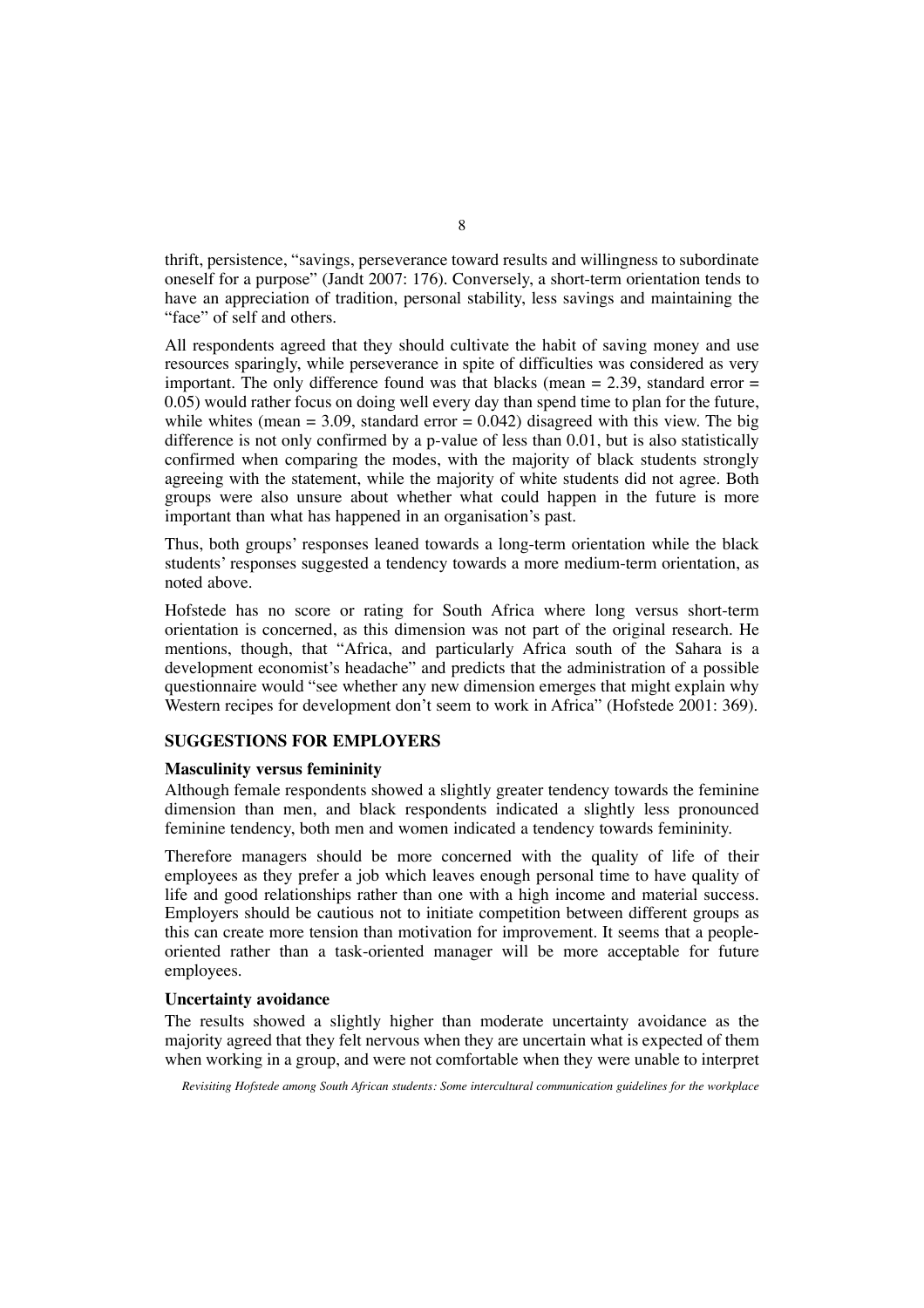a situation. Managers should wisely give clear instructions using regular communication opportunities with open channels when innovative undertakings or new tasks should be completed, especially when it includes group activities. Especially black employees as well as whites with a traditional upbringing are less tolerant of uncertainty or ambiguity, preferring detailed instructions. Otherwise, when it comes to individual tasks, the average employee will prefer broad and clear guidelines rather than detailed descriptions with regard to how to do their job.

## **Power distance**

The average employee prefers an average to low power distance, with whites indicating a slightly better tolerance for a higher power distance. Managers should take note that employees will easily ask for a salary increase if necessary and will express their disagreement with them. The employee of the future seems to be more assertive and expects the same respect for all workers even if they are subordinates. Compared to their black colleagues, white employees will more readily accept decisions with which they do not agree. Thus, consultation and consensus seeking should be used, and, if necessary, expert or legitimate power should be utilised during persuasion.

## **Individualism versus collectivism**

As both groups showed more collectivistic than individualistic tendencies, with the white students slightly less collectivistic than the black students, managers should realise that most employees will usually take the group and/or their family into consideration in decision-making. Decisions based on individual basis should be the exception and not the rule. One difference between the two racial groups, though, would imply that acknowledgement of success at work should be given to the team when black employees are involved while the individual who contributed mostly to the success should be acknowledged when white employees are involved. This leaves the manager with a dilemma when both races are involved in a successful project.

# **Long-term orientation**

Both groups' responses lean towards a rather long-term orientation while the black students' responses suggest a tendency towards a more medium-term orientation. During strategic planning managers should take this tendency into consideration. After plans for the future have been decided on, these strategic plans, as well as the long-term vision and mission of the organisation should be communicated to employees to enable them to "see" their day to day work as an essential part of the bigger picture. It is encouraging for managers on all levels that all respondents agree that they should cultivate the habit of saving money and use resources sparingly, while perseverance in spite of difficulties is considered as very important.

# **GENERAL REFLECTION**

If one takes the responses of the students into consideration, there are more significant similarities than differences regarding the cultural dimensions, irrespective of biographical, racial or ethnic differences. Contrary to the diversity within the country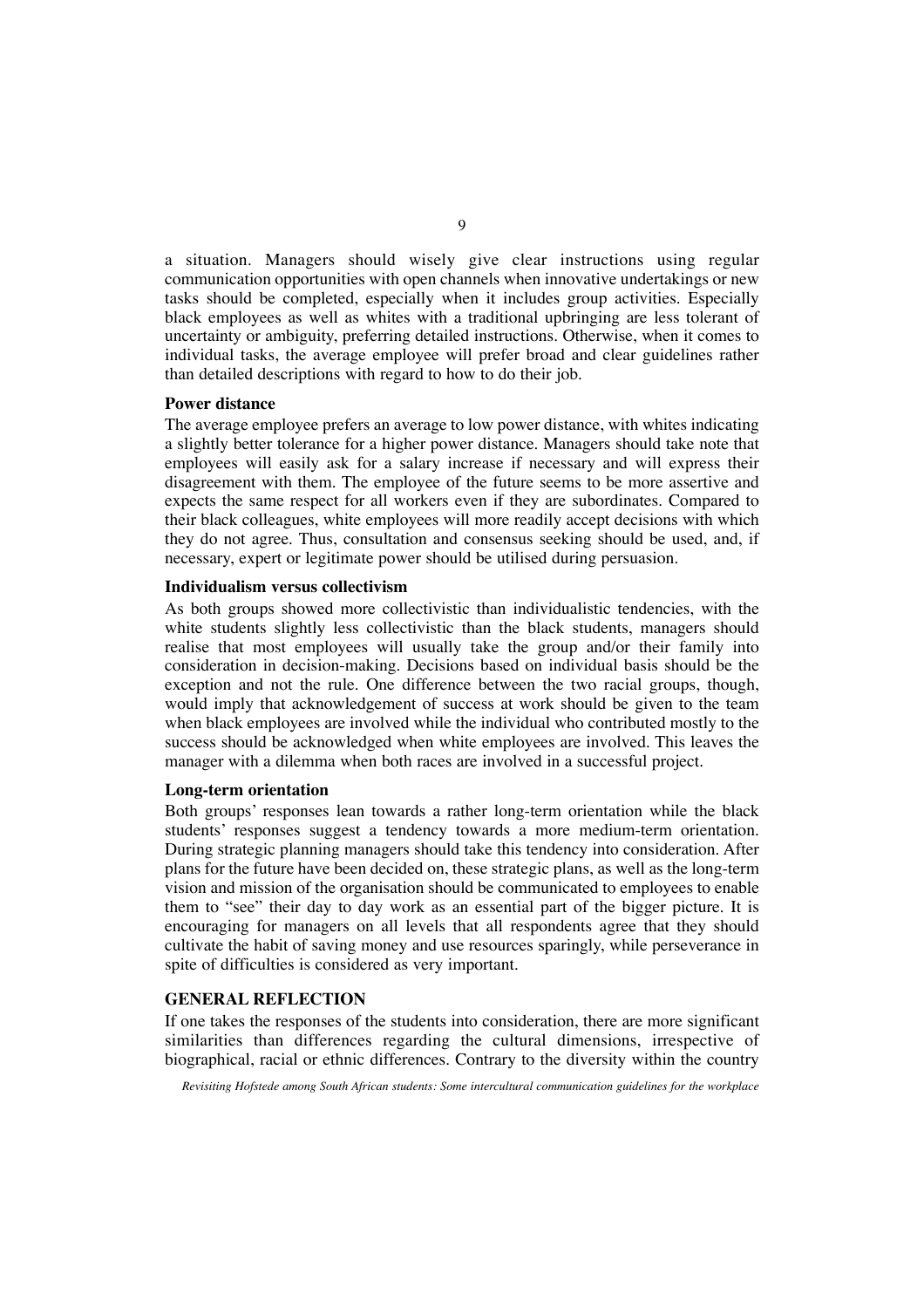and the anticipated differences, as stated above, this is in line with a report released in 2008 by the Presidency's Policy Coordination and Advisory Services: *A nation in the making: A discussion document on macro social trends in South Africa.* The report mentioned that since the end of Apartheid there has been a growing sense of nationhood in this race-conscious country, with a large number of divergent people seeing themselves as primarily South African and not as members of specific racial or ethnic groups.

Except for the dimension of power distance, this study suggests that this younger sample of the Rainbow Nation is different in respect of the other mentioned dimensions from Hofstede's generalised ranking of "South Africa". Hofstede's dimensions are based on the idea that the different groups in South Africa are homogenous and do not change over time. Quite often, these dimensions are used uncritically despite the fact that they were developed as early as 1980 (Jensen 2008: 3). Individual cultural values or dimensions are a much more complicated, multidimensional concept than onedimensional measures of general national cultural values.

Another deduction from the results indicates that the general assumption and statements regarding the "significant" differences between the so called Afrocentric and Eurocentric cultures (Asante *et al*. 2008: 195 & 206; Van der Walt 1997; Van der Walt 2007: 140-149; Groenewald 1996: 13-23) as far as the youth is concerned, are not that significant. On the contrary, it proved to be rather more similar.

The highly negative response from all the students to the statement regarding cheating or betraying society is, however, encouraging in a country where cheating, fraud, bribery and corruption is part of everyday life. For example, Max du Preez (2009: 5) states that corruption has become systemic and an integral part of the South African culture. The issue is: Will these students actually put their money where their mouths are? Only future conduct will tell. As the saying goes: It is easier said than done. This also relates to a question in an editorial article in *Beeld* (Anon. 2009: 12): "Regte geluide, maar dade sal deurslag gee" (Right sounds, but the deeds would be conclusive proof).

Despite the similarities that were found between the two racial groups in this study, intercultural communication will not be without stumbling blocks or prejudice, ethnocentrism and racism. The differences in appearance and background of these two racial groups, or appearance heterophily (Dodd 1994: 178-182), unfortunately often play a more significant role than the dimensional homophily between racial and ethnic groups. Although it seems that acculturation has taken place to a certain extent between black and white students, the imagined and/or real experiences of the Apartheid past, certain applications of affirmative action, fraud and crime (which is mostly perceived as racially motivated) and the lack of service delivery, to name a few, create fear within the white minority groups that the black majority will do unto them what their white forefathers did during the Apartheid era.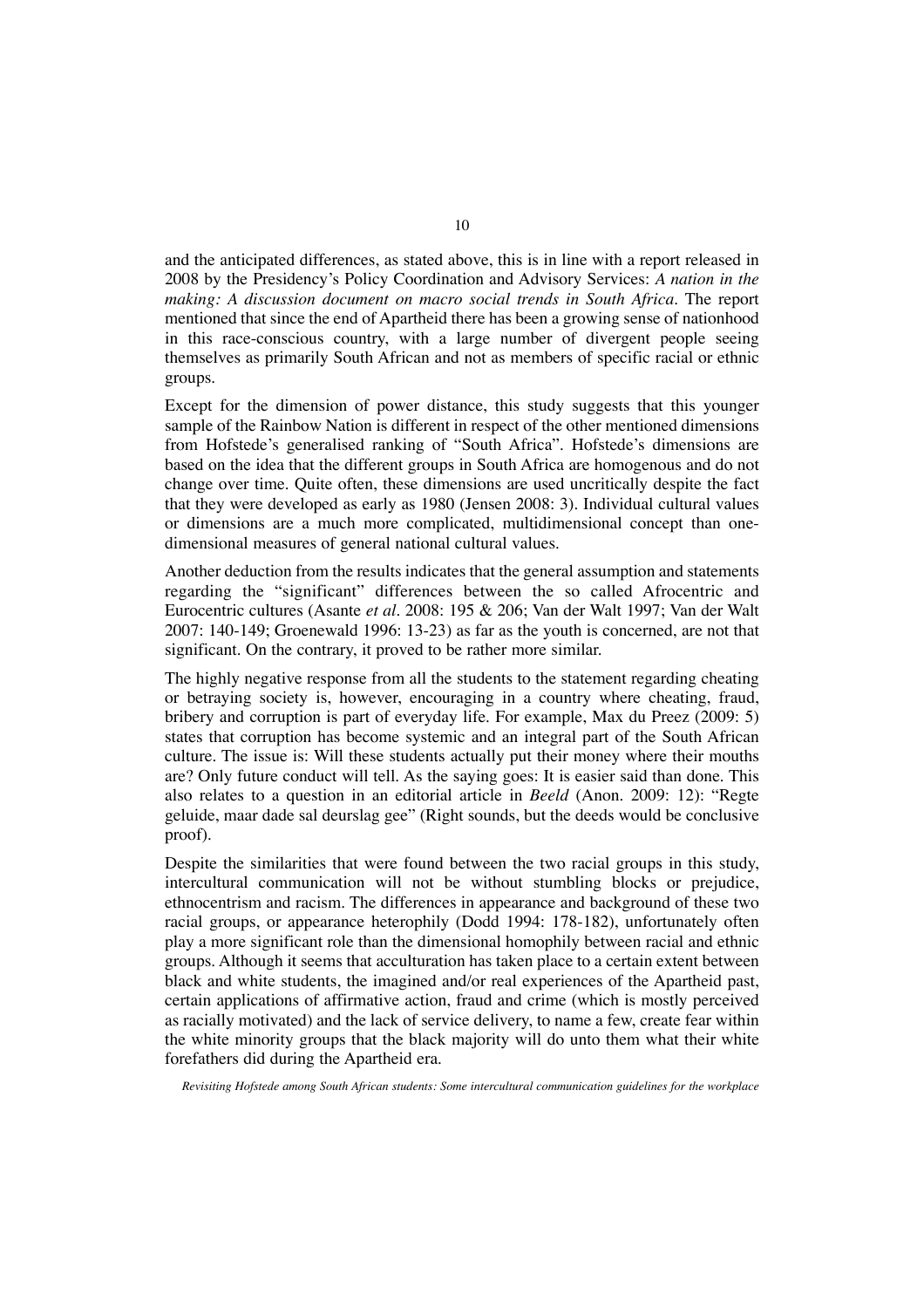Such differences regarding the "positions of experiences", a concept in the post structural model of Iben Jensen (2008), come into play here and should be addressed in intercultural communication within organisations. It is not possible to ignore communicators' daily experiences in the context of intercultural communication. According to Jensen, minorities often struggle to establish a position separate from the majorities in the media as well as in everyday life, which can be a crucial stumbling block in intercultural communication and overshadow the dimensional similarities.

Therefore, the perpetuation of stereotypes and possible differences accompanied by the well-meant accommodation thereof in communication might confirm the social inequalities of the past in South Africa as a country in transition trying to construct a new identity of one nation in the post-Apartheid era.

Thus, the critical debate should be concerned with whether and how these similarities and perceived or real differences should decide the content and manner of intercultural communication.

# **COMMUNICATION ACCOMMODATION**

The last section of the questionnaire focused on the issue of whether one should accommodate your fellow communicator's culture. It concluded with the open-ended question: *If agreed, how should it be done?*

The vast majority of students (83%) strongly agreed that some form of accommodation should take place. There was a high measure of consensus between the frequencies of responses from white  $(n = 1072)$  and black  $(n = 1039)$  students with regard to the openended question to give suggestions as to how one should accommodate someone from another culture during communication. The responses were coded by assigning the same code number to more or less similar suggestions and by grouping similar suggestions together. Sixty three different but related suggestions were coded. Only the eight with the highest frequency are mentioned in this article.

The three responses with the highest frequency were the same for all students. *To know or learn more about the other's culture* received the highest response rate (96.4% of all respondents). Many added that one should adjust accordingly. This response is in line with Berger and Calabrese's uncertainty reduction theory (Jandt 2007: 72; cf. Rogers 1999) where the communicator feels insecure or anxious because little is known about the other culture. Correct and relevant knowledge will reduce the possible anxiety and indicate what to expect and how to behave.

The response with the second highest frequency (94.1%) focused on *respect for other cultures, even if one does not always agree*. Thus, knowledge is fine but not sufficient as respect for differences should be part of the communication behaviour. As Houston and Wood (1996: 54) state, a culture should respect how another culture interprets experiences.

The third most mentioned behaviour involved *the use of English as communication code* (67%). This seems to be very relevant for South Africa with its eleven official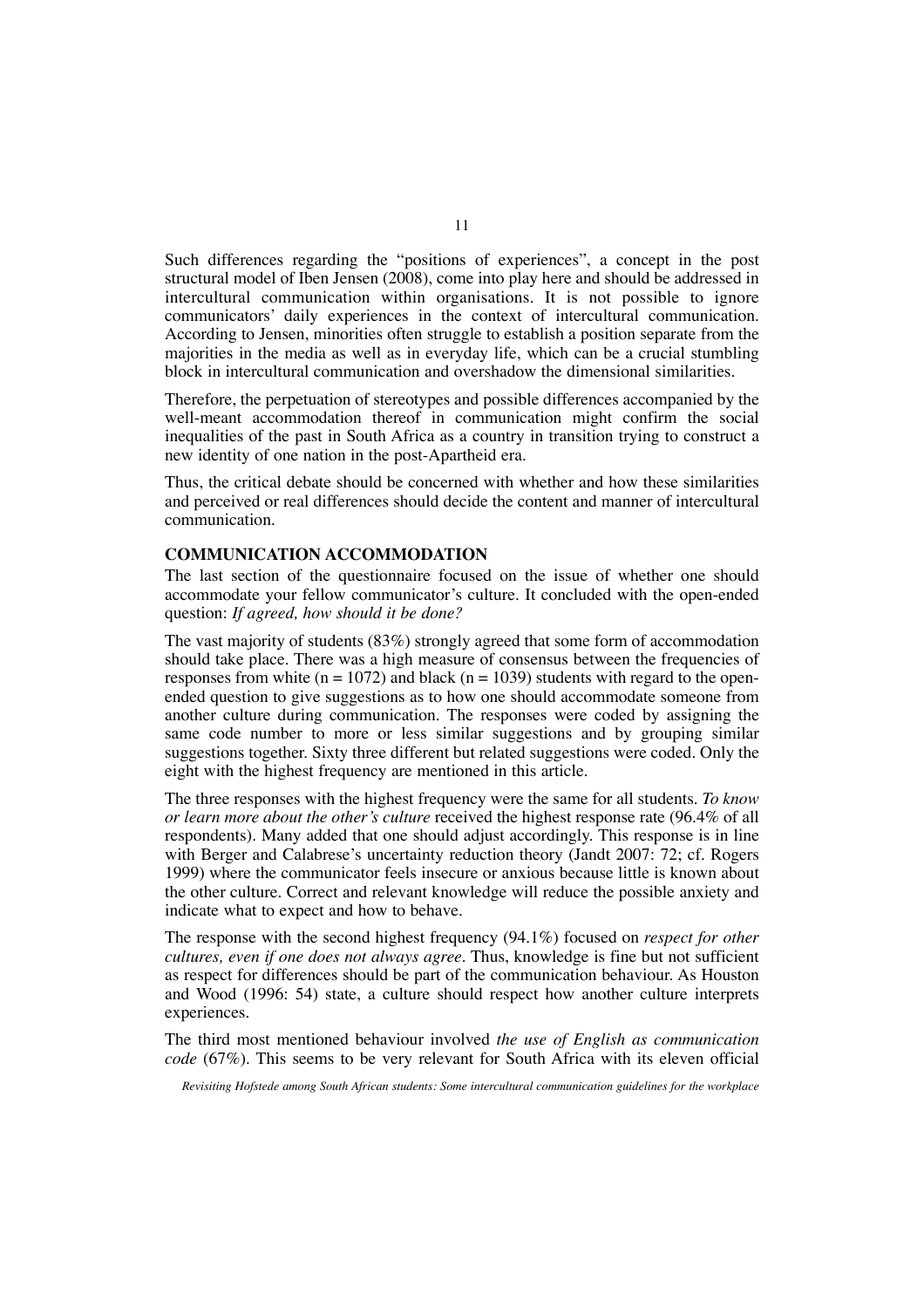languages. English, while being the language of business, politics and the media, and the country's *lingua franca*, ranked only joint fifth out of eleven as a home language. In spite of the fact that the use of English, which is a second and third language for most, can cause many misunderstandings during communication as the command of English varies from very good to very poor, most regard it as the preferred language code to communicate with someone from another culture.

The next priority, fourth for the speakers of African languages (38.2%), was *to be able to speak the mother tongue of your communication partner*. White students (12.1%) rated the priority of this suggestion lower (5<sup>th</sup>). The issue would be that one should make a choice about which language to use. Should it be the code of the person in the socially perceived subordinate position or the code of the perceived superior partner/manager?

The fourth most frequent response for the white students (13.1%) focused on *the specific use of the language code utilised*, namely to avoid jargon or slang, and to speak slower, articulate clearer and choose words carefully. According to the Bernstein (1966) hypothesis (cf. Dodd 1994: 134-136) one should thus adapt to the social context and use an elaborated code and not a restricted code (shorthand) when speaking. This should not be perceived as "speaking down" to a colleague, but as trying to accommodate the fact that their mother tongue is not used in the communication. This was the ninth most frequent response from the speakers of African languages (26.4%).

Fifth for blacks (35.3%) and sixth for whites (10.3%) is the endeavour *to know and accommodate the perspective, viewpoint or context of the other culture*, or, as some phrased it, "to know where they are coming from". This response relates to a certain extent to the first two recommendations above: knowledge and respect. To know the customs and more overt aspects of the culture are not enough. Their values, world view and religious beliefs also need to be understood. Apart from comprehending the more cognitive aspects of the other culture, more black students  $(1.1\%$  while  $0.1\%$  for whites) also mentioned that one should empathise with the feelings/emotions of the other as part of accommodating another culture. The accommodation of the other's perspective relates directly to "cultural presuppositions", another one of the analytical tools of Jensen's model (2008: 8) mentioned earlier. It refers to knowledge, experiences, feelings and opinions the communicators have towards people they do not regard as members of their own community with which they identify themselves. This implies a "deeper" understanding of one's own prejudices to counter the normal process where people from another culture are often negatively characterised on the basis of one's own values.

Another response (7<sup>th</sup> for white students [9.5%] and 8<sup>th</sup> for black students [26.8%]) mentioned *the importance of feedback* in the sense that one should ask if you do not understand something or detect that you are not well understood. This response relates to the notion that one should listen even more carefully in intercultural interactions (7th for black  $[27.2\%]$  and  $10<sup>th</sup>$  for white students  $[7.5\%]$ ). If one listens carefully,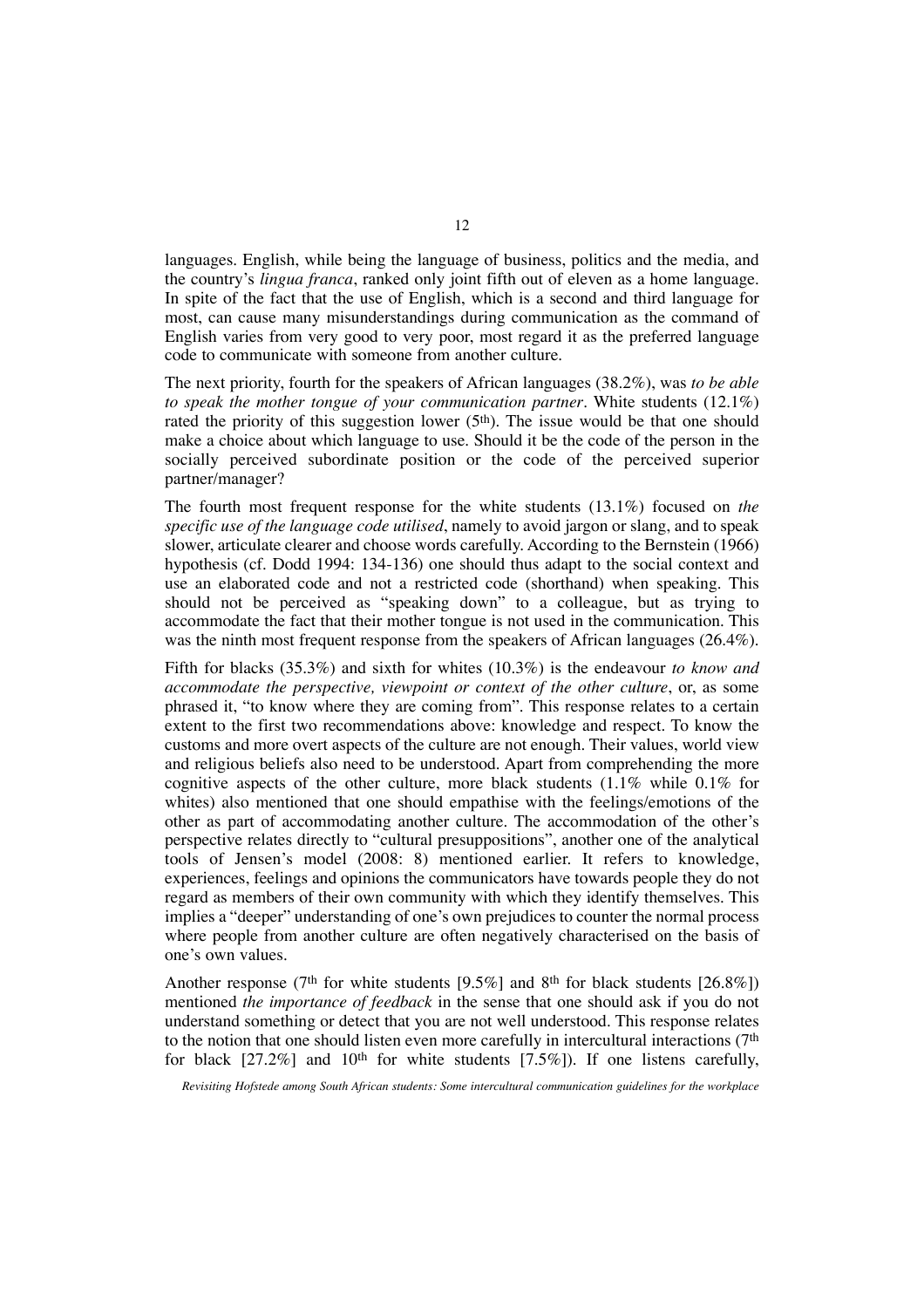misunderstandings can more easily be detected and corrected by using feedback. Attentive listening also communicates respect and concern for your fellow colleague.

The next response involves *nonverbal communication*: 9.5% for whites (8th) and 22.5% for blacks (11th). Both groups mentioned that, on the one hand one should avoid nonverbal behaviour that could offend another culture – especially with regard to eye contact and personal space – and on the other hand, use "positive" nonverbal behaviour that will encourage the partner's involvement. Although the concept positive nonverbal behaviour was not articulated in detail in most answers, it would imply at least an open body stance or position and appropriate greeting (i.e. any nonverbal behaviour which would communicate attentiveness, openness and acceptance of the other person).

Although 63 different suggestions have been mentioned by all respondents, it is noteworthy that the three with the highest frequency are the same for both groups: knowledge of the other culture, respect for them and the use of English as code for communication. The frequency of the other responses differs slightly, but not significantly between the two groups. This indicates and proves to a certain extent that these respondents are not only more like "brothers and sisters under the differences of their skin" regarding the cultural dimensions alone, but also in their suggestions on how to accommodate cultural differences.

One difference worth mentioning, though, is that most black respondents can speak apart from English on average three to four other African languages. A few even speak eight of the official languages, while the Afrikaans and English mother tongue speakers mostly speak only these two languages, and, with a few exceptions, no African language. During Apartheid, language was to a certain extent used as an instrument of division and control. In the new democratic dispensation, however, language should become instrumental in the effort to unite its previously divided communities, at least within a diverse organisational context. To learn at least one African language, depending on the specific region/province, should be a priority for Afrikaans and English mother tongue speakers to improve intercultural communication especially within the workplace. This will enhance intercultural competence and demonstrate respect for one another.

It is positive to note that the majority of respondents phrased their suggestions in a "you-oriented" manner, in other words, with the intention to accommodate the other person, while only 3% were "I-oriented" expecting others to accommodate them.

# **CONCLUSION**

As people, even from the same sub-culture, are unique, no prescribed formulas can be given regarding this complex issue. Only guidelines or suggestions have been and can be deducted from the above data. People in organisations concerned with communication could apply these above-mentioned suggestions within their specific context while taking the nature of the organisation into consideration. Alternatively, human resource managers can interpret the data from their point of view and experience to enhance intercultural competence. Communicators should search, articulate and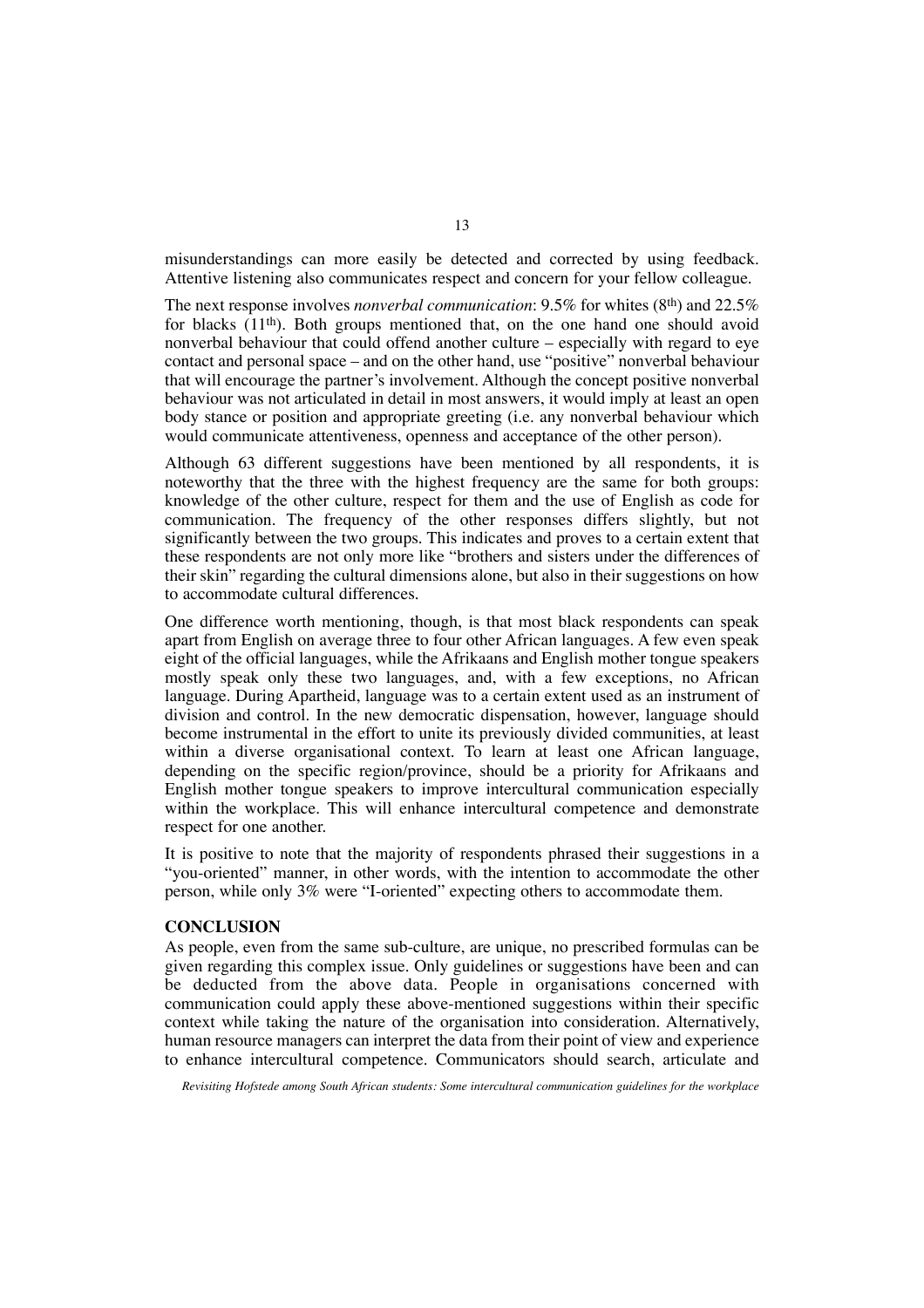emphasise commonalities and similarities, since there are quite a number, as these findings indicate. Hopefully, that will draw people closer together. The tendency towards similarities rather than actual differences is indicative of the idea that a model of cultural synergy should be pursued.

Differences should be valued, and people should be encouraged not to ignore them but to respect and understand these differences. The dynamics that can arise from differences through interaction should be used to fill the gap between the possible cultural differences within the mentioned cultural dimensions. Maybe one criterion for intercultural competence is the ability to hold two opposed ideas or different cultural values, your own and those of the other, and still retain the ability to function while tolerating the differences. Although one should take the bigger picture and co-cultures into consideration, one should also never forget that every person is not necessarily typical of the stereotyped perceptions of a certain cultural group.

Both employers and employees should accept their individual role and collective responsibility and accept responsibility for their behaviour within a diverse working environment in striving for intercultural competence. All participants must be aware that they should be actively involved and play the role of both addresser/sender and addressee/receiver at the same time, a notion that demands a transactional alertness and commitment.

The sometimes unpredictable context of intercultural interaction requires the ability to adjust and fashion your communication behaviour to fit, ideally, the setting, the other person and yourself. The notion and freedom of trial and error should come into play rather than using strict formulas.

In conclusion, the small standard errors indicate that the sample used is likely to be an accurate reflection of the population used in this study (Field 2005: 17). This supports the findings concerning the youth of South Africa who will be employees within the next few years. The general responses create cautious optimism regarding intercultural communication in the future.

To get a more complete picture of the "software of the mind" across the whole spectrum of the Rainbow Nation – younger and older people – more research with other target populations needs to be undertaken. More complete cultural knowledge will enhance the ability to improve on intercultural communication competence in all spheres of life.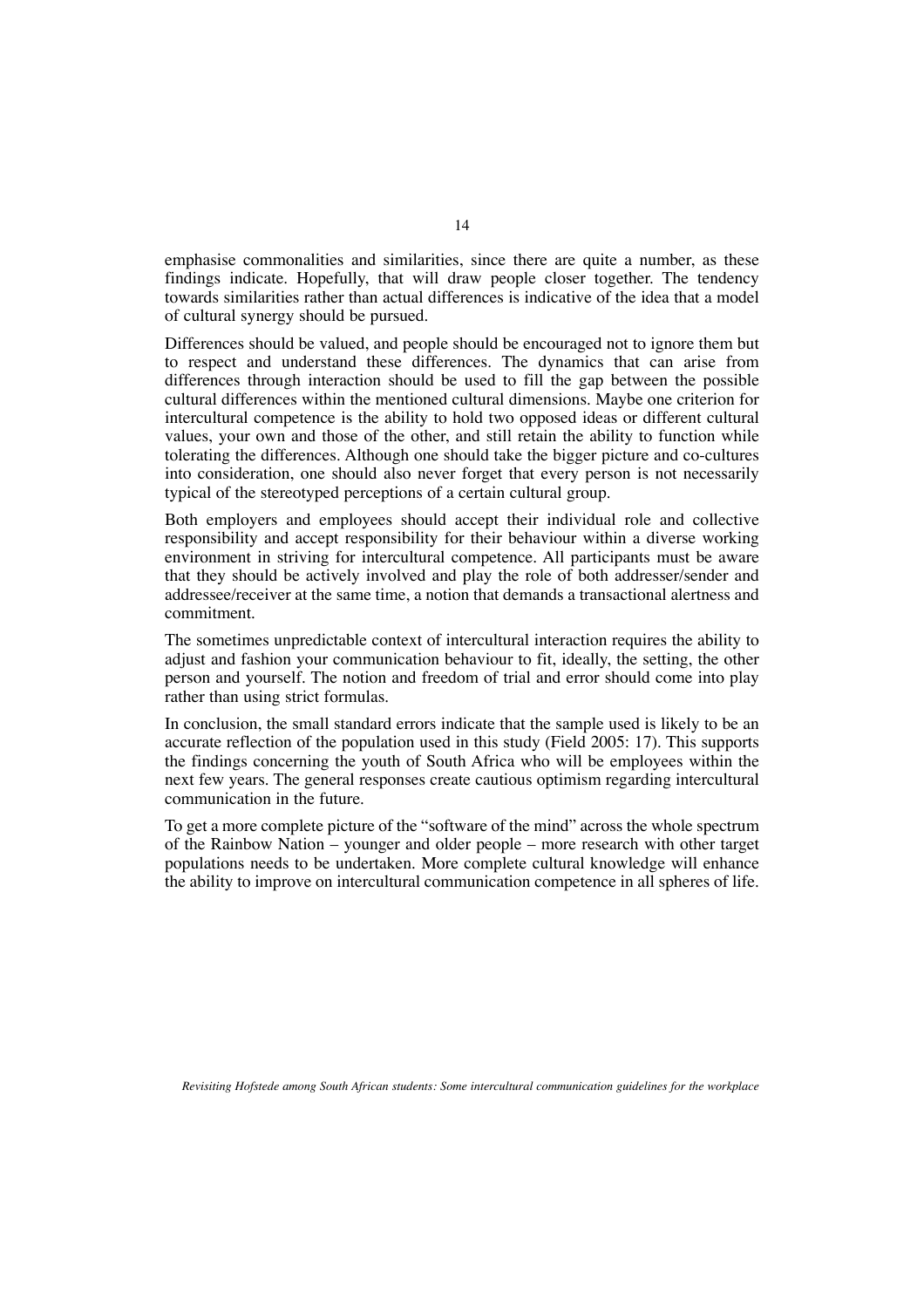## **REFERENCES**

Anon. 2009. Regte geluide, maar dade sal deurslag gee. *Beeld* 19 May: 12.

Asante, M. K., Miike, Y. & Yin, J. 2008. *The global intercultural communication reader*. New York: Routledge.

Beamer, L. & Varner, I. 2001. *Intercultural communication in the global workplace*. New York: McGraw-Hill/Irwin.

Bearden, W. O., Money, R. B. & Nevins, J. L. 2006. Multidimensional versus unidimensional measures in assessing national culture values: The Hofstede VSM 94 example. *Journal of Business Research* 59: 195-203.

Bernstein, B. 1966. Elaborated and restricted codes: Their social origins and some consequences. In: Smith, A. G. (ed.). 1966. *Communication and culture*. New York: Holt, Rinehart and Winston.

Boon, M. 1996. *The African way: The power of interactive leadership*. Wynberg: Struik.

Dodd, C. H. 1994. *Dynamics of intercultural communication*. Dubuque: WCB Brown & Benchmark Publishers.

Du Preez, M. 2009. Die herfs van die groot ontnugtering. *Beeld* 4 April: 15.

Field, A. 2005. *Discovering statistics using SPSS*. (Second edition). London: Sage.

Groenewald, H. 1996. Intercultural communication: "Risking" a change of heart. In: Steyn, E. & Motshabi, K. B. (eds). 1996. *Cultural synergy in South Africa: Weaving strands of Africa and Europe*. Pretoria: Sygma Press.

Gudykunst, W. B., & Kim, Y. Y. 1992. *Communicating with strangers: An approach to intercultural communication*. Boston: McGraw-Hill.

Hampden-Turner, C. M. & Trompenaars, F. 2000. *Building cross-cultural competence: How to create wealth from conflicting values*. New York: John Wiley & Sons.

Houston, M. & Wood J. T. 1996. Difficult dialogues, expanded horizons. In: Wood, J. T. (ed.). *Gendered relationships.* Mountain View, CA: Mayfield.

Hofstede, G. 1987. *Culture's consequences: International differences in work-related values*. Beverly Hills: Sage.

Hofstede, G. 2001. *Culture's consequences: Comparing values, behaviors, institutions, and organizations across nations*. London: Sage.

Jandt, F. E. 2007. *An introduction to intercultural communication: Identities in a global community*. London: Sage.

Jensen, I. 2008. The practice of intercultural communication – reflections for professionals in cultural meetings. [Online]. Available at: http://www.immi.se/intercultural/nr6/jensen.pdf [Accessed on 15/10/2008].